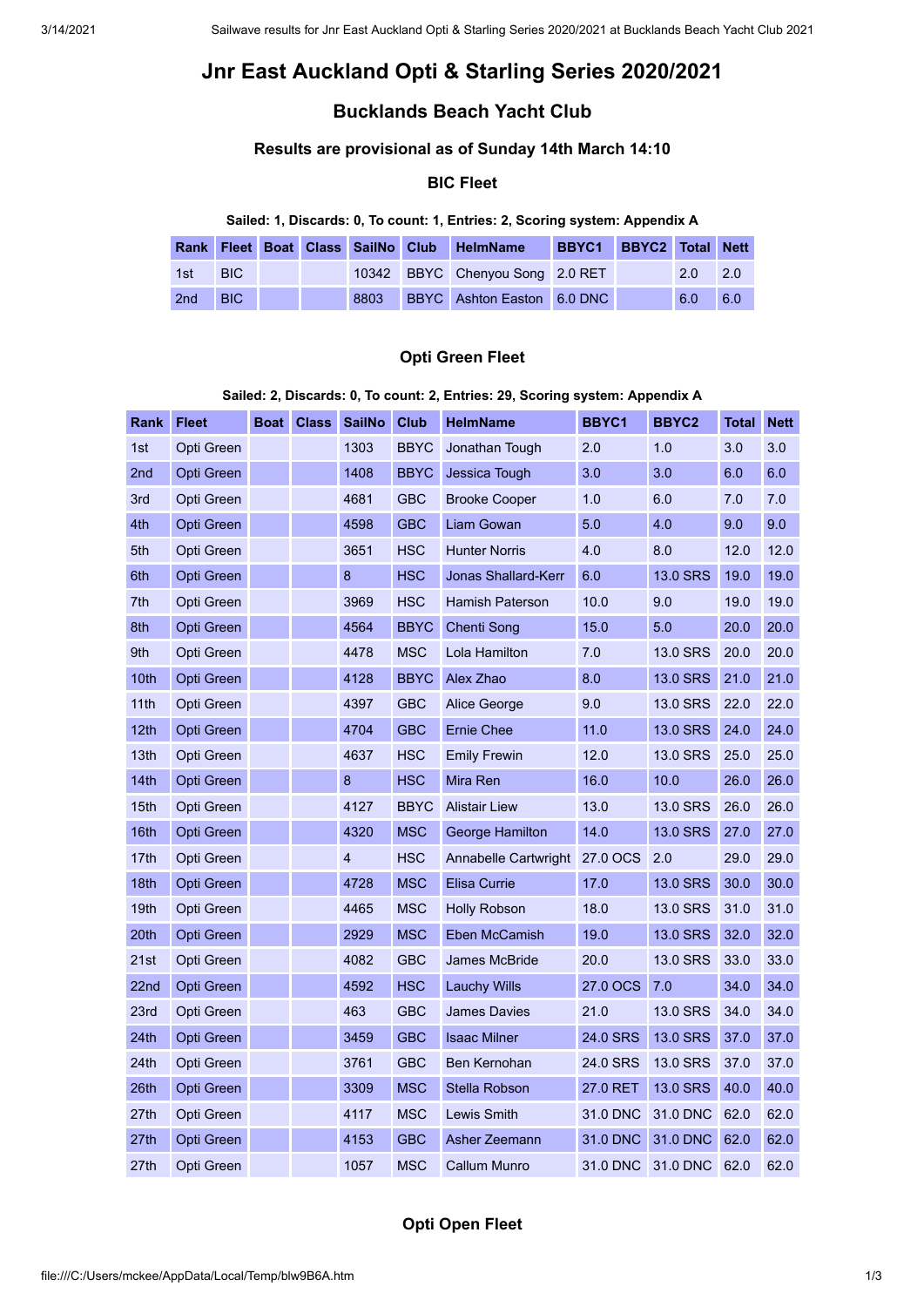3/14/2021 Sailwave results for Jnr East Auckland Opti & Starling Series 2020/2021 at Bucklands Beach Yacht Club 2021

| <b>Rank</b>     | <b>Fleet</b> | <b>Boat</b> | <b>Class</b> | <b>SailNo</b> | <b>Club</b> | <b>HelmName</b>     | BBYC1           | <b>BBYC2</b> | Total | <b>Nett</b> |
|-----------------|--------------|-------------|--------------|---------------|-------------|---------------------|-----------------|--------------|-------|-------------|
| 1st             | Opti Open    |             |              | 4694          | <b>GBC</b>  | <b>Mark Mains</b>   | 1.0             |              | 1.0   | 1.0         |
| 2 <sub>nd</sub> | Opti Open    |             |              | 4331          | <b>MSC</b>  | <b>Callum Hyde</b>  | 2.0             |              | 2.0   | 2.0         |
| 3rd             | Opti Open    |             |              | 4463          | MSC.        | Amelia Higson       | 3.0             |              | 3.0   | 3.0         |
| 4th             | Opti Open    |             |              | 4542          | <b>GBC</b>  | <b>Hugh Webber</b>  | 4.0             |              | 4.0   | 4.0         |
| 5th             | Opti Open    |             |              | 4219          | <b>HSC</b>  | Alex McCulloch      | 5.0             |              | 5.0   | 5.0         |
| 6th             | Opti Open    |             |              | 4486          | <b>HSC</b>  | <b>Nick Meharry</b> | 6.0             |              | 6.0   | 6.0         |
| 7th             | Opti Open    |             |              | 4661          | MSC         | Kate Rasmussen      | <b>11.0 DNC</b> |              | 11.0  | 11.0        |

#### **Sailed: 1, Discards: 0, To count: 1, Entries: 7, Scoring system: Appendix A**

#### **RS Feva Fleet**

#### **Sailed: 1, Discards: 0, To count: 1, Entries: 5, Scoring system: Appendix A**

| Rank | <b>Fleet</b>   | <b>Boat</b> | <b>Class</b> | <b>SailNo</b> | Club        | <b>HelmName</b>    | BBYC1   | <b>BBYC2</b> | Total | <b>Nett</b> |
|------|----------------|-------------|--------------|---------------|-------------|--------------------|---------|--------------|-------|-------------|
| 1st  | <b>RS</b> Feva |             |              | 6             | MSC.        | Kate Rasmussen     | 1.0     |              | 1.0   | 1.0         |
| 2nd  | <b>RS</b> Feva |             |              | 6192          | <b>MSC</b>  | Sofia Currie       | 2.0     |              | 2.0   | 2.0         |
| 3rd  | <b>RS</b> Feva |             |              | 7002          | <b>BBYC</b> | <b>Tim Townend</b> | 3.0     |              | 3.0   | 3.0         |
| 4th  | <b>RS</b> Feva |             |              | 7588          | <b>MSC</b>  | <b>Luka Ropers</b> | 8.0 DNC |              | 8.0   | 8.0         |
| 4th  | <b>RS</b> Feva |             |              | 4113          | MSC.        | <b>Tim Townend</b> | 8.0 DNC |              | 8.0   | 8.0         |

### **Starling Fleet**

#### **Sailed: 1, Discards: 0, To count: 1, Entries: 27, Scoring system: Appendix A**

| Rank             | <b>Fleet</b>    | <b>Boat</b> | <b>Class</b> | <b>SailNo</b> | <b>Club</b> | <b>HelmName</b>         | BBYC1           | BBYC2 | <b>Total</b> | <b>Nett</b> |
|------------------|-----------------|-------------|--------------|---------------|-------------|-------------------------|-----------------|-------|--------------|-------------|
| 1st              | <b>Starling</b> |             |              | 2104          | <b>GBC</b>  | <b>Rory Sims</b>        | 1.0             |       | 1.0          | 1.0         |
| 2nd              | <b>Starling</b> |             |              | 2120          | <b>HSC</b>  | <b>Tim McCulloch</b>    | 2.0             |       | 2.0          | 2.0         |
| 3rd              | <b>Starling</b> |             |              | 1334          | <b>GBC</b>  | <b>Jack Manning</b>     | 3.0             |       | 3.0          | 3.0         |
| 4th              | <b>Starling</b> |             |              | 1329          | <b>GBC</b>  | Aidan Beauchamp         | 4.0             |       | 4.0          | 4.0         |
| 5th              | <b>Starling</b> |             |              | 1132          | <b>GBC</b>  | Lydia Boyd              | 5.0             |       | 5.0          | 5.0         |
| 6th              | <b>Starling</b> |             |              | 2153          | <b>BBYC</b> | <b>Ben Mckeen</b>       | 6.0             |       | 6.0          | 6.0         |
| 7th              | Starling        |             |              | 2179          | <b>GBC</b>  | <b>Grace Still</b>      | 7.0             |       | 7.0          | 7.0         |
| 8th              | Starling        |             |              | 2125          | <b>GBC</b>  | <b>Elliot Blakey</b>    | 8.0             |       | 8.0          | 8.0         |
| 9th              | Starling        |             |              | 930           | <b>GBC</b>  | <b>Jack Webber</b>      | 9.0             |       | 9.0          | 9.0         |
| 10th             | <b>Starling</b> |             |              | 2126          | <b>HSC</b>  | <b>Danielle Eccles</b>  | 10.0            |       | 10.0         | 10.0        |
| 11th             | Starling        |             |              | 906           | <b>HSC</b>  | Pedro Vantacich         | 11.0            |       | 11.0         | 11.0        |
| 12th             | <b>Starling</b> |             |              | 2166          | <b>GBC</b>  | <b>Zoe Mains</b>        | 12.0            |       | 12.0         | 12.0        |
| 13th             | Starling        |             |              | 2117          | <b>HSC</b>  | Kieran Gawn             | 13.0            |       | 13.0         | 13.0        |
| 14th             | <b>Starling</b> |             |              | 1260          | <b>GBC</b>  | <b>Cameron LePelley</b> | 14.0            |       | 14.0         | 14.0        |
| 15th             | Starling        |             |              | 2110          | <b>BBYC</b> | Logan McKay             | 15.0            |       | 15.0         | 15.0        |
| 16th             | <b>Starling</b> |             |              | 2050          | <b>GBC</b>  | <b>Sam Gowen</b>        | 16.0            |       | 16.0         | 16.0        |
| 17th             | <b>Starling</b> |             |              | 1328          | <b>GBC</b>  | <b>Oliver Davidson</b>  | 17.0            |       | 17.0         | 17.0        |
| 18th             | <b>Starling</b> |             |              | 2127          | <b>GBC</b>  | <b>Lucy Tucker</b>      | <b>22.0 DNC</b> |       | 22.0         | 22.0        |
| 18th             | <b>Starling</b> |             |              | 1198          | <b>RAYC</b> | Logan Ross              | <b>22.0 DNC</b> |       | 22.0         | 22.0        |
| 18 <sub>th</sub> | <b>Starling</b> |             |              | 2115          | <b>HSC</b>  | <b>Kaleb Bennett</b>    | <b>22.0 DNC</b> |       | 22.0         | 22.0        |
| 18th             | <b>Starling</b> |             |              | 592           | <b>GBC</b>  | <b>Mitchell Clark</b>   | <b>22.0 DNC</b> |       | 22.0         | 22.0        |
| 18 <sub>th</sub> | Starling        |             |              | 1244          | <b>HSC</b>  | <b>Andrea Hawke</b>     | <b>22.0 DNC</b> |       | 22.0         | 22.0        |
| 18 <sub>th</sub> | Starling        |             |              | 2049          | <b>GBC</b>  | <b>Ben Brewer</b>       | <b>22.0 DNC</b> |       | 22.0         | 22.0        |